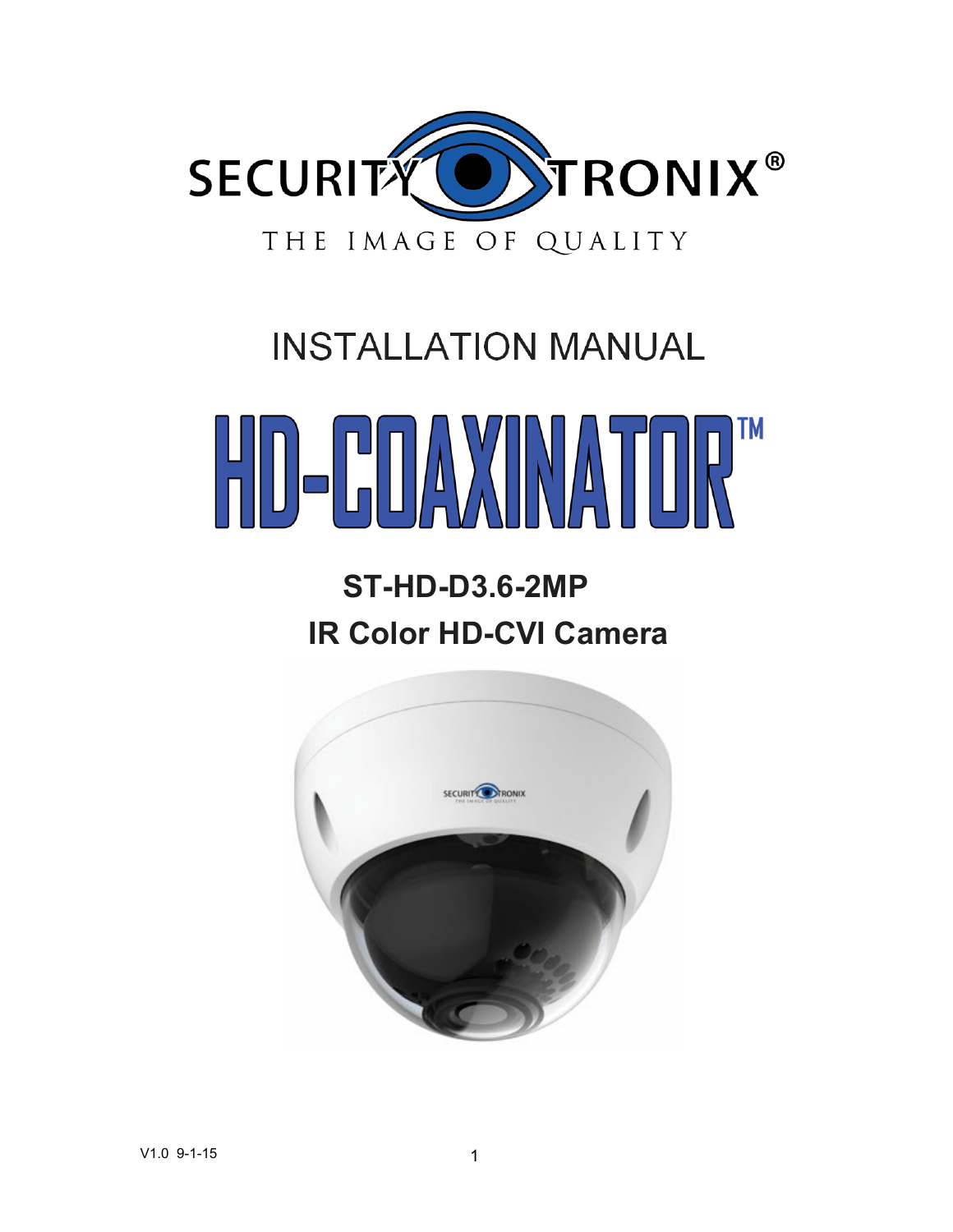## **PACKAGE CONTENTS**

This package contains:

One (1) ST-HD-D3.6-2MP infrared bullet color HD camera One (1) installation manual

Note: The ST-HD-D3.6-2MP requires a 12VDC 500mA power supply such as the ST-PS12VDC1A.

### **PRODUCT DESCRIPTION**

The ST-HD-D3.6-2MP is a high-definition camera designed around a 1/2.8" Color 2.4 megapixel CMOS, 24 IR LEDs providing infrared capability up to 65 feet, and a 3.6mm lens. The ability to send HD video over coaxial cable makes the ST-HD-BT3.6-1MP a cost effective high-definition surveillance solution for any budget.

## **SPECIFICATIONS**

#### **ST-HD-D3.6-1MP**

Specifications (Typical)

#### **Specifications**

Camera **Image Sensor Effective Pixels Electronic Shutter** Video Frame Rate Synchronization Min. Illumination **Video Output** 

1/2.8" 2.4Megapixel CMOS 1984(H)×1225(V) 1/3s~1/100,000s 25/30/50/60fps@720P; 25/30fps@1080P Internal 0.05Lux@F1.2(AGC ON), 0Lux IR on 1-channel BNC HDCVI high definition video output/CVBS standard definition video output (switchable)

#### **Camera Features**

**R LED IR Distance** Day/Night **Noise Reduction OSD Menu** 

24

Up to 65 Feet, Smart IR Auto(ICR) / Color / B/W  $2D/3D$ Supported

#### Lens Focal length

Angle of View **Mount Type** 

#### **General**

Power Supply Power Consumption **Operating Temp Operating Humidity** 

**Transmission Distance Ingress Protection Dimensions** Weight **Housing** 

 $3.6<sub>mm</sub>$  $H:88^\circ$ M<sub>12</sub>

DC12V±10% **Max 4.8W**  $-22^{\circ}F - 140^{\circ}F$  / 95% Less than 95%RH (no condensation)  $>1.000$ ' via 75Ω coaxial cable **IP66**  $2.5" \times 6.1"$  $0.85$  lbs. Metal

V1.0 9-1-15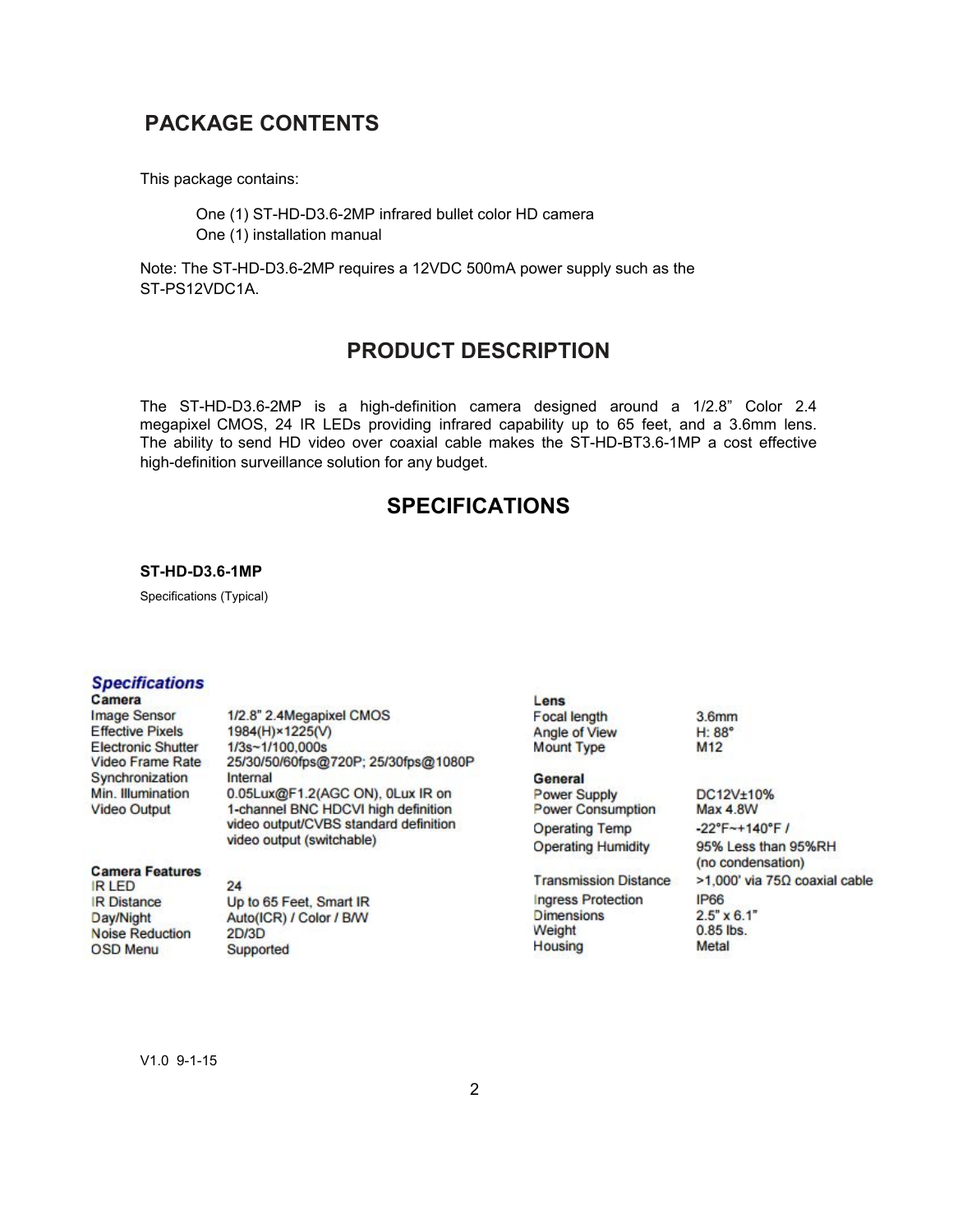# **INSTALLATION AND OPERATION**

#### **1. UNPACKING and HANDLING**

Each unit is shipped assembled and factory tested.

Ensure that all accessories are removed from the container before discarding packing material

#### **2. MECHANICAL INSPECTION**

Inspect the front and rear of the equipment for shipping damage. Make sure the equipment is clean, and no connectors are broken, damaged, or loose. If equipment appears to be damaged or defective please contact your distributor or SecurityTronix at 1-610 429-1821 (option 3, then option 2) for assistance.

#### **3. SPECIAL ATTENTION**

- a. The installer must comply with electrical safety standards. There must be sufficient space between the camera's power supply and video line and any high voltage equipment and/or cables.
- b. To help ensure the camera's life and proper operation do not point the camera towards the sun or strong light.
- c. Do not install the camera in an environment where the temperature is above 113 $^{\circ}$  F. The camera should be installed in a cool and spacious environment.
- d. Do not install the camera near a magnetic field or a high-power motor.
- e. Only use a dry cloth to clean the camera. If there is dirt that is difficult to remove wipe gently with a mild detergent. Never use strong or abrasive detergents.
- f. A 12VDC 500mA power supply must be used. AC power cannot be applied. AC power will damage the camera and void warranty.
- g. Only qualified installers are allowed to install, test and disassemble the camera.
- h. The IR LED angle and lens viewing range are adjusted at the factory. Any change to the camera's lens will affect image quality.
- i. The camera is a low voltage product. If installed outdoors proper safety and lightening grounding are required.

#### **4. WIRING CONNECTIONS**

- a. Connect the power supply's DC plug to the camera's power outlet.
- b. Connect the camera to the CVR with a 750 coaxial video cable.
- c. Connect power supply's AC plug to a suitable AC power outlet.
- d. Adjust the lens direction according to the required surveillance area and environment.